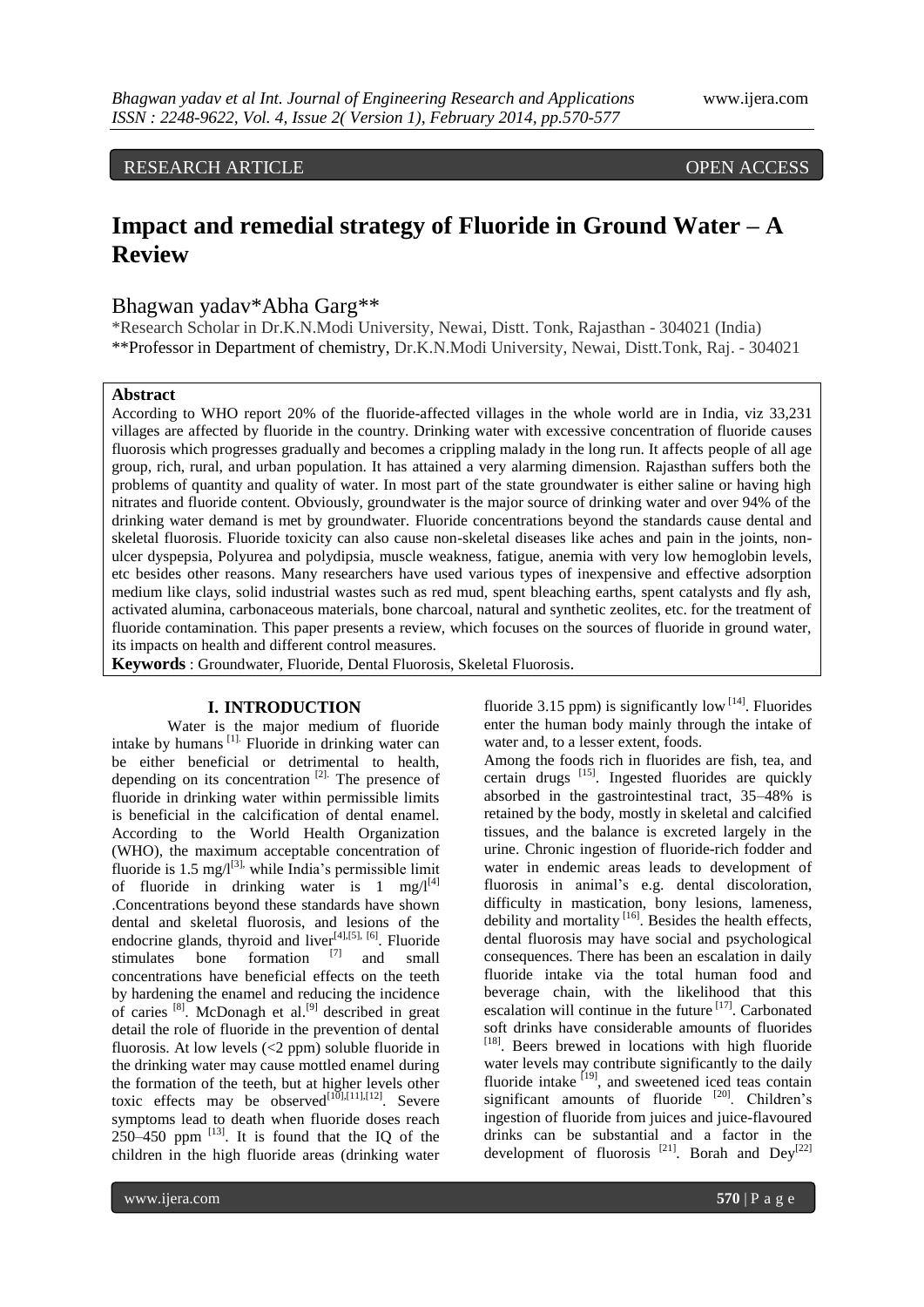reported that a large population in India is very severely affected by fluorosis. More than 15 states are affected by endemic fluorosis in India  $[23, 24, 25, 26]$ . This paper states that different fluoride concentrations influence the human health. Various sources of fluoride and treatment methods have also been explained in this paper.

## **II. SOURCES OF FLUORIDE**

The world's fluoride stores in the ground are estimated to 85 million tons. Out of which nearly 12 million tons are located in India. The most common fluorine-bearing minerals, which constitute natural source for fluoride in drinking water, are fluorite, apatite, rock phosphate and topaz. The low calcium and magnesium hardness and high alkalinity are characteristic in the majority of the drinking water samples. With increasing concentrations of fluoride in drinking water, calcium and magnesium hardness decreases and the alkalinity increases  $[27]$ . According to epidemiological surveys on endemic skeletal fluorosis, the toxic effects of fluoride on bones and teeth are more pronounced and severe in individuals who are drinking water of higher alkalinity and lower calcium and magnesium hardness (soft water). Calcium and magnesium hardness in water appear to inhibit fluoride toxicity. Naturally occurring fluorides in groundwater are a result of the dissolution of fluoride-containing rock minerals by water  $[28]$  while artificially high soil F levels can occur through contamination by application of phosphate fertilizers or sewage sludges, or from pesticides [15]. The F compounds added to soils by pollution are usually readily soluble. Fluorine is a typical lithophile element under terrestrial conditions, and there are not many stable F minerals; the most common are topaz  $(Al_2 (F, OH))$ 2Sio4) and fluorite  $(CaF_2)$ . F reveals an affinity to replace hydroxyl groups in minerals, and these reactions have resulted in fluoroapatite (Ca10  $(PO_4)_6F_2$ , the most common F mineral, and have also been responsible for increased amounts of F in amphiboles and micaceous minerals  $^{[28]}$ . The mobility of F in soils is complex and the predominant factors controlling the level of this ion in the soil solution are the amount of clay minerals, the soil pH, and the concentration of Ca and P in soils. The greatest adsorption of F by soil mineral components is at about pH 6 to 7. The range for most normal soils seems to be from 150 to 400 ppm<br><sup>[29]</sup>, but the overall variation is much broader, and in some heavy soils F levels above 1,000 ppm has been found  $^{[28]}$ . Much higher levels of F in uncontaminated soils are reported for provinces of endemic fluorosis. Endemic fluorosis remains a challenging and extensively studied national health

problem in India. In 1991, 13 of India's 32 states and territories were reported to have naturally high concentrations of fluoride in water<sup>[30]</sup>, but this had risen to 17 by 1999 $^{[31]}$ . The most seriously affected areas are Andhra Pradesh, Punjab, Haryana, Rajasthan, Gujarat, Tamil Nadu and Uttar Pradesh  $[32, 33]$ . The highest concentration observed to date in India is 48 mg/l in Rewari District of Haryana<sup>[31]</sup>. Milk typically contains low levels of fluoride, e.g. 0.02 mg/l in human breast milk and 0.02–0.05 mg/l in cow's milk <sup>[34]</sup>. Thus milk is usually responsible for only a small fraction of total fluoride exposure. Tea leaves contain high levels of fluoride (up to 400 mg/kg dry weight). Fluoride exposure due to the ingestion of tea has been reported to range from  $0.04$  mg to 2.7 mg per person per day  $^{[34]}$ . However, some Tibetans have been observed to ingest large amounts of fluoride (e.g. 14 mg per day) due to the consumption of brick tea as a beverage  $^{[35]}$ . For a given individual, water consumption increases with temperature, humidity, exercise and state of health, and is modified by other factors including diet. Roughly, the closer to the Equator, the higher the water consumption<sup>[34]</sup> and hence increase in level of fluoride. The variation of fluoride is dependent on a variety of factors such as amount of soluble and insoluble fluoride in source rocks, the duration of contact of water with rocks and soil temperature, rainfall, oxidation- reduction process  $^{[36]}$ . Naturally, groundwater contains mineral ions. These ions slowly dissolve from soil particles, sediments, and rocks as the water travels along mineral surfaces in the pores or fractures of the unsaturated zone and the aquifer. A major and widespread cause of groundwater quality deterioration is heavy pumping, which may cause the migration of more highly mineralized water from surrounding strata to the well. Intensive and long-term irrigation causes weathering and leaching of F from the soils/weathered rocks<sup>[37]</sup>. Easy accessibility of circulating water to the weathered products during irrigation dissolves and leaches the minerals, including fluorine, contributing F to the surface water and groundwater<sup>[38]</sup>. Weathering of alkali, silicate, igneous and sedimentary rocks contribute a major portion of fluorides to groundwater. Occurrence of alkaline soil around the fluoride contaminated water sources is the outstanding feature of the fluoride-affected areas<sup>[37]</sup>.

## **III. HEALTH EFFECTS OF FLUORIDE**

Dental fluorosis, which is characterized by discolored, blackened, mottled or chalky white teeth, is a clear indication of overexposure to fluoride during childhood when the teeth were developing. These effects are not apparent if the teeth were already fully grown prior to the fluoride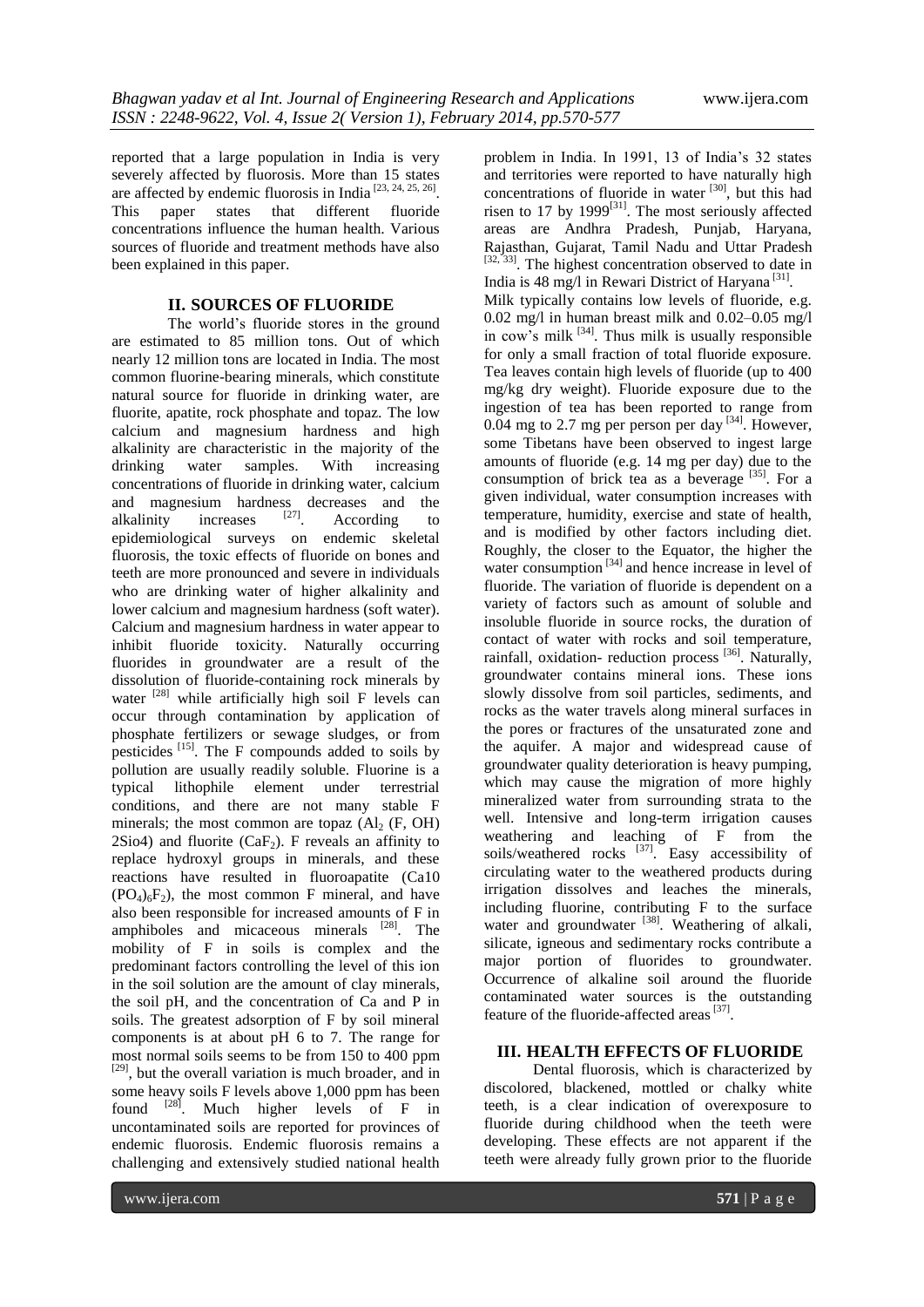overexposure; therefore, the fact that an adult may show no signs of dental fluorosis does not necessarily mean that his or her fluoride intake is within the safety limit  $[40]$ . When the tea is heavily consumed as sweet and strong and is consumed from a very young age when it is put in nursing bottles cause dental fluorosis<sup>[39]</sup>. Chronic intake of excessive fluoride can lead to the severe and permanent bone and joint deformations termed as skeletal fluorosis. Early symptoms include sporadic pain and stiffness of joints: headache, stomach-ache and muscle weakness can also be warning signs. The next stage is osteosclerosis (hardening and calcifying of the bones), and finally the spine, major joints, muscles and nervous system are damaged. Whether dental or skeletal, fluorosis is irreversible and no treatment exists. The only remedy is prevention, by keeping fluoride intake within safe limits <sup>[41]</sup>. Research of several investigators during the last 5–6 years has proven that life-long impact and accumulation of fluorides causes not only human skeletal and teeth damage, but also changes in the DNA-structure, paralysis of volition, cancer,  $etc^{[42]}$ .

In India, about 62 million people including 6 million children suffer from fluorosis because of fluoride contaminated water $[43]$ . The chronic fluoride toxicity depends upon the actual amount of fluoride ingested per day and the duration of exposure to high fluoride intake through drinking water since the amount of fluoride taken through food appears to be relatively small.<sup>[27]</sup>. The daily intake of fluoride depends upon (a) concentration of fluoride in drinking water, (b) total amount of water ingested per day. The amount of water ingested is itself dependent upon a number of variables such as body size, food habits, environmental temperature and extent of physical activity. During the hot summer season, agricultural laborers may drink up to 8 liters of water a day. In addition, Indian diets contain large amounts of water and practically all staples are cooked in water. Large numbers of villagers of Patan district of Gujarat, India are suffering from skeletal/dental fluorosis. They also observed that people living in higher concentration zone of fluoride having body pain, knee pain and back pain  $[37]$ . A large population of Karbi Anglong and Nowgaon districts of Assam, India is affected by fluorosis. The presence of fluoride in drinking water up to 6.88 mg/L in different parts of capital city of Guwahati, Assam, India has been reported  $[22]$ . Fluoride concentration in drinking water had ranged from 0.6 to 13.4 mg/L in the Gulbarga district of Karnataka, India. The 89% children had dental fluorosis and 39% skeletal fluorosis  $^{[23]}$ . Susheela<sup>[43]</sup> reported that fluoride contamination problems like aches and pain in the joints, viz. neck, back, hip, shoulder and knee

without visible signs of fluid accumulation; nonulcer dyspepsia, viz. nausea, vomiting, pain in the stomach, bloated feeling/gas formation in the stomach, constipation followed by diarrhea; Polyurea (tendency to urinate more frequently) and polydipsia (excessive thrust), if detected, may be due to fluoride toxicity manifestations besides diabetes and/or other diseases; muscle weakness, fatigue, anemia with very low hemoglobin levels; complaint of repeated abortions/stillbirth; complaints of male infertility with abnormality in sperm morphology, oligospemia (deficiency of spermatozoa in the semen), azoospermia (absence of spermatozoa in the semen) and low testosterone levels. Discolouration of the enamel surface in front row of teeth of the patient (central and lateral incisors of the upper and lower jaw) may be due to dental fluorosis. These problems may be due to fluoride toxicity besides other reasons. Czarnowski et al.<sup>[6]</sup> has explained that increase in fluoride intake affects the fluoride levels in urine and hair and also has an impact on bone density.

Enamel mottling at 0.5 ppm and 0.9-1.0 ppm fluoride levels has been reported  $[44, 45]$ . At 6.0 ppm, 100% prevalence of dental fluorosis has been reported  $^{[43]}$ . Choubisa et al<sup>[47]</sup> have observed a prevalence of 25.6% and 84.4% of grade II dental fluorosis in children at fluoride levels of 1.4 ppm and 6.04 ppm, respectively. Shivashankara et al. $[23]$ found dental fluorosis among the children of Kheru Thanda, 89%. An overall prevalence of skeletal fluorosis with severe symptoms among 18 (39%) of the children at a mean fluoride level of 5.98 ppm was observed. The prevalence of skeletal fluorosis was marginally higher in males. They also found the prevalence of fluoride toxicity and associated deformities were restricted to the children. None of the adults have visible symptoms of skeletal toxic effects. However, a few of them complained of vague back pain and stiffness. Teotia<sup>[48]</sup> found that fluoride toxicity affects children more severely and after shorter exposure to fluoride than adults, owing to the greater and faster accumulation of fluoride in the metabolically more active growing bones of children.

## **IV. REMEDIAL MEASURES OF FLUORIDE**

The popular technologies for the removal of fluoride from water include: coagulation followed by precipitation, membrane processes, ion exchange and adsorption  $[49, 50, 51, 52, 53]$ . In coagulation, trace amounts of fluoride ions tend to remain in solution due to solubility restriction. Other shortcomings include the resulting high pH of the treated water and the generation of large amount of wet bulky sludge  $[54, 55]$ . The Nalgonda technique, based on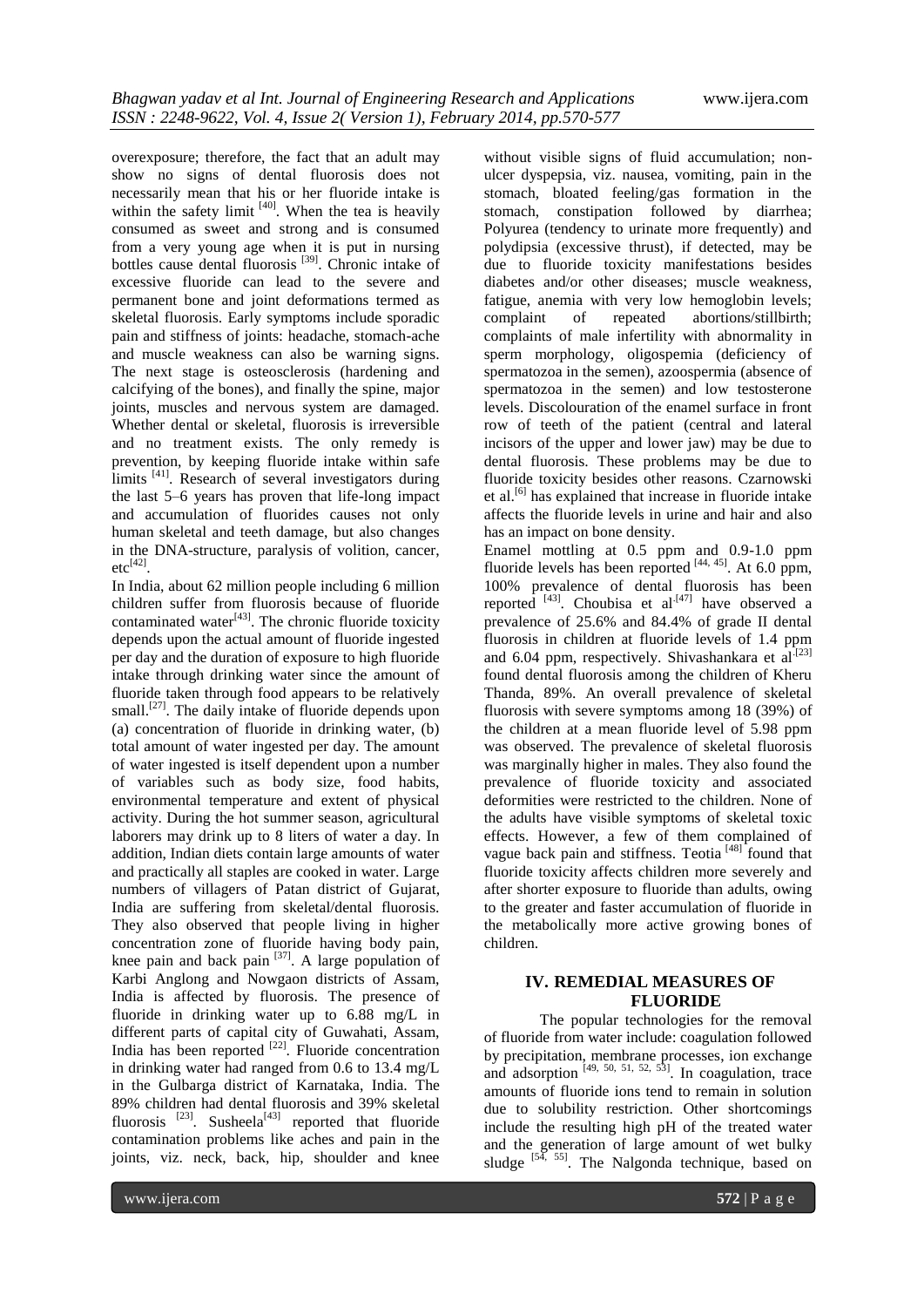precipitation processes, is also a common defluoridation technique. The limitations of the process are: daily addition of chemicals, large amount of sludge production, and low effectiveness for water having high total dissolved solids and hardness. Further, increase in residual aluminum in the treated water has been reported [56]. This may endanger human health as concentrations of aluminum, a neurotoxin, as low as  $8.0 \times 10^{-2}$  mg/l in drinking water have been associated with Alzheimer's disease [57, 58]. Membrane processes, though effective in fluoride removal, demineralise water completely, besides the high initial and maintenance costs. Ion exchange methods are efficient for fluoride removal, but a tedious and difficult process of preparation of resins as well as the high cost necessitates a search for an alternative technique. Adsorption techniques have been quite popular in recent years due to their simplicity, as well as the availability of wide range of adsorbents. Research has focused on various types of inexpensive and effective adsorption media, such as different clays  $^{[13, 59, 60]}$ , solid industrial wastes like red mud, spent bleaching earths, spent catalysts and fly ash<sup>[61, 62, 63, 64, 65]</sup>, activated alumina, carbonaceous materials<sup>[66, 67, 68]</sup>, bone charcoal<sup>[69]</sup>, natural and synthetic zeolites and other low-cost adsorbents, with various degrees of success<sup>[70]</sup>. Murutu et al. $^{[2]}$  conducted study for the removal of fluoride ions from water using phosphoric acid treated lime.

Considerable work on defluoridation has been done all over the world. The most economical adsorbent for fluoride removal from drinking water is activated alumina  $^{[71],[72]}$ . Literature survey on studies for fluoride removal from aqueous solutions has revealed that zeolites and cross-linked polystyrene based ion exchange resins are effective for the removal of fluoride ion from contaminated drinking water. In the last few years, layered double oxides such as Mg-Al oxides  $[73]$ . Borah and Dey<sup>[22]</sup> has reported other adsorbents like fly ash, silica gel, soil, water hyacinth, bone charcoal, zeolites, bentonite, etc which controls the fluoride contamination. They also carried out pilot scale study for the treatment of fluoride using coal particles as adsorbent materials. The amount, contact time and particle size of the adsorbent influenced the treatment efficiencies of fluoride. For the removal of fluoride, Chidambaram et al.<sup>[74]</sup> used natural materials such as red soil, charcoal, brick, fly-ash and serpentine. Each material was set up in a column for a known volume and the defluoridation capacities of these materials were studied with respect to time. According to the maximum defluoridation capacity these materials were added proportionately to the vertical column. Ten mg/l of

fluoride was passed through the column and the variation of fluoride removal for a known rate of flow was studied. They found that red soil has good fluoride removal capacity followed by brick, flyash, serpentine and charcoal. The main factors in red soil the dominance of very fine clays, organic matter and rich in iron aluminum oxide in composition and have good anion exchange capacity. In general, aluminum compounds are found to be good fluoride removers because of the reaction between Al and F molecules. The magnesite, apophyllite, natrolite, stilbite, clinoptilolite, gibbsite, goethite, kaolinite, halloysite, bentonite, vermiculite, zeolite(s), serpentine, alkaline soil, acidic clay, kaolinitic clay, China clay, aiken soil, Fuller's earth, diatomaceous earth and Ando soil are among the numerous naturally occurring minerals which have been studied and confirmed to adsorb fluoride from water<sup>[75,76,77]</sup>. . A novel bimetallic oxide adsorbent was synthesized by the co-precipitation of Fe (II) and Ti (IV) sulphate solution using ammonia titration at room temperature for fluoride removal from water <sup>[78]</sup>. Mg-doped nano ferrihydrite powder  $[79]$ , Fe (III) modified montmorillonite  $[80]$ , iron rich laterite  $^{[81]}$ , Awareness generation and emphasis on importance of consuming calcium, vitamin C, E and antioxidant-rich diet can be made for minimizing the adverse effects of fluoride [43].

## **V. CONCLUDING REMARKS**

Rock minerals and waste disposal contributes fluoride contamination in groundwater. Researchers have observed different concentrations of fluoride for the different diseases. To mitigate fluoride contamination for an affected area, the provision of safe, low fluoride water from alternative sources should be investigated as the first option otherwise various methods, which have been developed for the defluoridation of water can be used to prevent fluoride contamination. Groundwater of a particular area should be thoroughly studied before its use for domestic purposes and accordingly a suitable method can be chosen for its treatment.

#### **REFERENCES**

- [1] WHO, Environmental Health Criteria for Fluorine and Fluorides., Geneva, 1984,1- 136.
- [2] Murutu, C., Onyango, M.S., Ochieng, A. and Otieno, F.A., Fluoride removal performance of phosphoric acid treated lime: Breakthrough analysis and point-ofuse system performance, Water SA, 2012,38 (2), 279-286.
- [3] WHO (World Health Organization), Guidelines for Drinking-Water Quality: Incorporating First Addendum to Third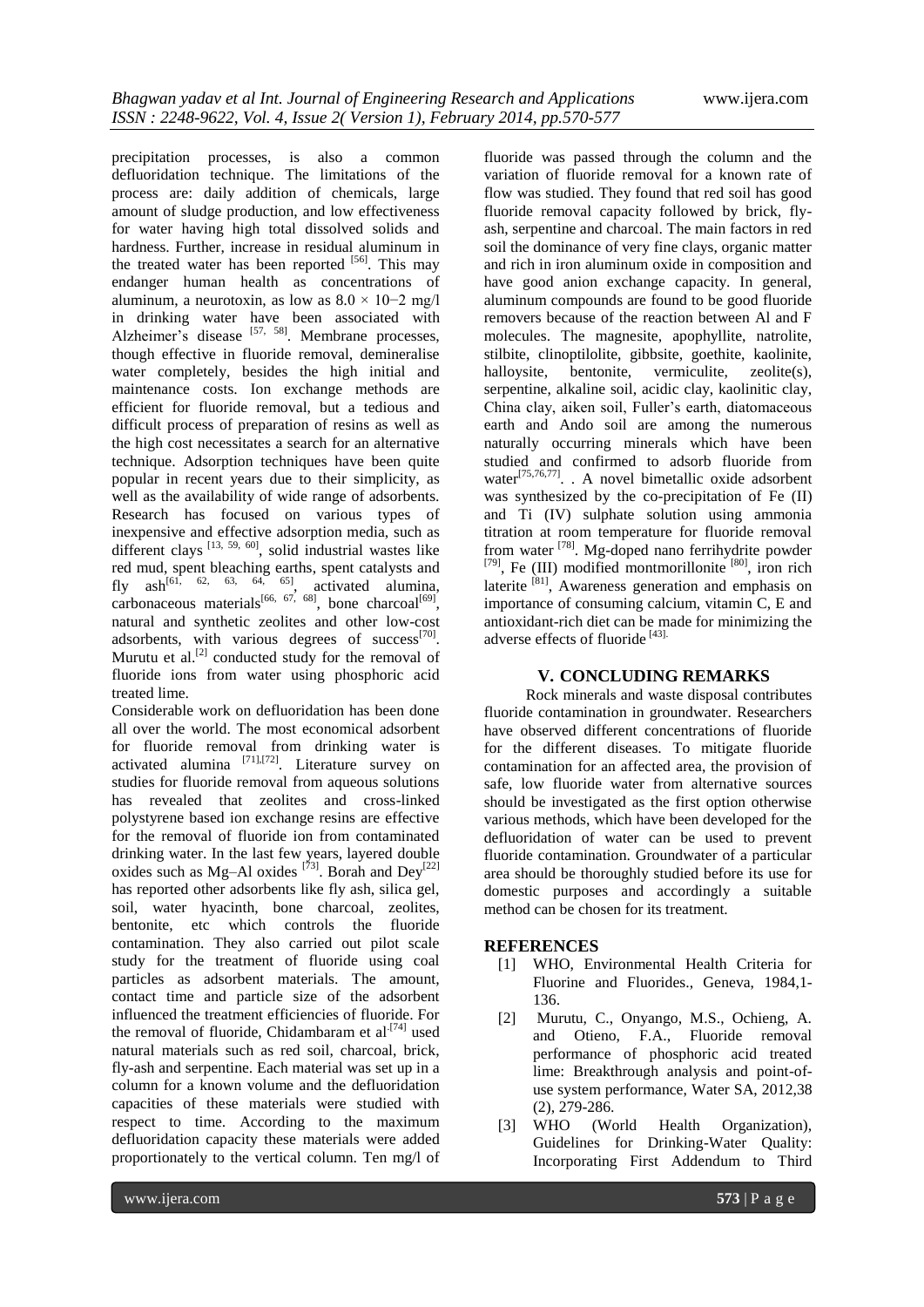Edition. World Health Organization, Geneva. 2006,375 p.

- [4] Misra, A.K. and Mishra, A., Study of quaternary aquifers in Ganga Plain, India: Focus on groundwater salinity, fluoride and fluorosis. J. Hazardous Mater. 2007,144, 438-448.
- [5] Meenakshi, R.C., Garg, V.K., Kavita, Renuka and Malik, A., Groundwater quality in some villages of Haryana, India: focus on fluoride and fluorosis. J. Hazardous Mater. 2004,106, 85-97.
- [6] Czarnowski, W., Krechniak, J., Urbańska, B., Stolarska, K., Taraszewska-Czarnowska, M. and Muraszko-Klaude, A., The impact of waterborne fluoride on bone density. Fluoride, 1999,32 (2), 91–95.
- [7] Richards, A., Moskilder, L. and Sogaard, C.H., Normal age-related changes in fluoride content of vertebral trabecular bone—relation to bone quality. Bone, 1994, 6, 15–21.
- [8] Fung, K., Zhang, Z., Wong, J. and Wong, M., Fluoride contents in tea and soil from tea plantations and the release of fluoride into tea liquor during infusion. Environ. Pollut., 1999, 104, 197–205.
- [9] McDonagh, M.S., Whiting, P.F., Wilson, P.M., Sutton, A.J., Chestnutt, I., Cooper, J., Misso, K., Bradley, M., Treasure, E. and Kleihnen, J., Systematic review of water fluoridation., Brit. Med. 2000, J., 321, 855– 859.
- [10] Weast, R.C. and Lide, D.R., Handbook of Chemistry and Physics., 70th Edition 1989– 1990, CRC Press, Boca Raton, Florida, 1990, B-17.
- [11] K.K. Satpathy, R.K.Padhi, M. Sowmya., Fluoride in ground water: a comment on ―fluoride contamination in groundwater: a major challenge". 2013, DOI: 10.1007/s10661-013-3525-4.
- [12] Shashank Shekhar, Pandey Ac., Evaluation of fluoride contamination in groundwater sources in hard rock terrainin Gahwa district, Jharkhand, India. 2013, DOI:10.6088/ijes.2012030133010.
- [13] Luther, S.M., Poulsen, L., Dudas, M.J. and Rutherford, P.M., Fluoride sorption and mineral stability in an Alberta soil interacting with phosphogypsum leachate., Can. J. Soil Sci., 1996,76, 83–91.
- [14] Lu, Y., Sun, Z.R., Wu, L.N., Wang, X., Lu, W. and Liu, S.S., Effect of high-fluoride water on intelligence in children. Fluoride, 2000,33(2), 74–78.
- [15] EPA, Public Health Global for Fluoride in Drinking Water, Pesticide and Environmental Toxicology, Section Office of Environmental Health Hazard Assessment, California Environmental Protection Agency, December. 1997.
- [16] Patra, R.C., Dwivedi, S.K., Bhardwaj, B. and Swarup, D., Industrial fluorosis in cattle and buffalo around Udaipur, India. Sci. Tot. Environ. 2000,253, 145–150.
- [17] Marier, J.R., Some current aspects of environmental fluoride, Sci. Tot. Environ. 1977, 8, 253–265.
- [18] Heilman, J.R., Assessing fluoride levels of carbonated soft drinks. J. Am. Dent. Assoc., 1999, 130, 1593–1599.
- [19] Warnakulasuriya, S., Harris, C., Gelbier, S., Keating, J. and Peters, T., Fluoride content of alcoholic beverages. Clin. Chim. Acta. 2002,320 (1–2), 1–4.
- [20] Behrendt, A., Oberste, V. and Wetzel, W.E., Fluoride concentration and pH of iced tea products, Caries Res., 2002,36, 405–410.
- [21] Kiritsy, M.C., Levy, S.M., Warren J.J., Guha-Chowdhury, N., Heilman, J.R. and Marshall, T., Assessing fluoride concentrations of juices and juice-flavored drinks. J. Am. Dent. Assoc., 1996, 127, 895–902.
- [22] Borah, L. and Dev, N.C., Removal of fluoride from low TDS water using low grade coal., Indian J. Chem. Technol., 2009,16, 361-363.
- [23] Shivashankara, A.R., Shankara, Y.M.S., Rao, S.H. and Bhat, P.G., A clinical and biochemical study of chronic fluoride toxicity in children of Kheru Thanda of Gulbarga district, Karnataka, India, Fluoride, 2000, 33 (2), 66-73.
- [24] Punita parikh,Rahul parikh., Current status of fluoride contamination in ground water of kheralu block of mehasana district,Gujrat. 2013. DOI:10.6088/ijes.2013030600035.
- [25] Arif M, Hussain I, Hussain J, Sharma S, Kumar S., Fluoride in the Drinking Water of Nagaur Tehsil of Nagaur District, Rajasthan, India. Bull Environ Contam Toxicol, 2012, DOI 10.1007/s00128-012-0572-4.
- [26] Arif M, Hussain J, Hussain I, Nevol S., Fluoride Contamination of Ground Water of Merta Block in Nagaur District, Rajasthan, India. In The conference of advance in Environmental chemistry (AEC), Aizwal, Mizoram, 2011, pp-146-148.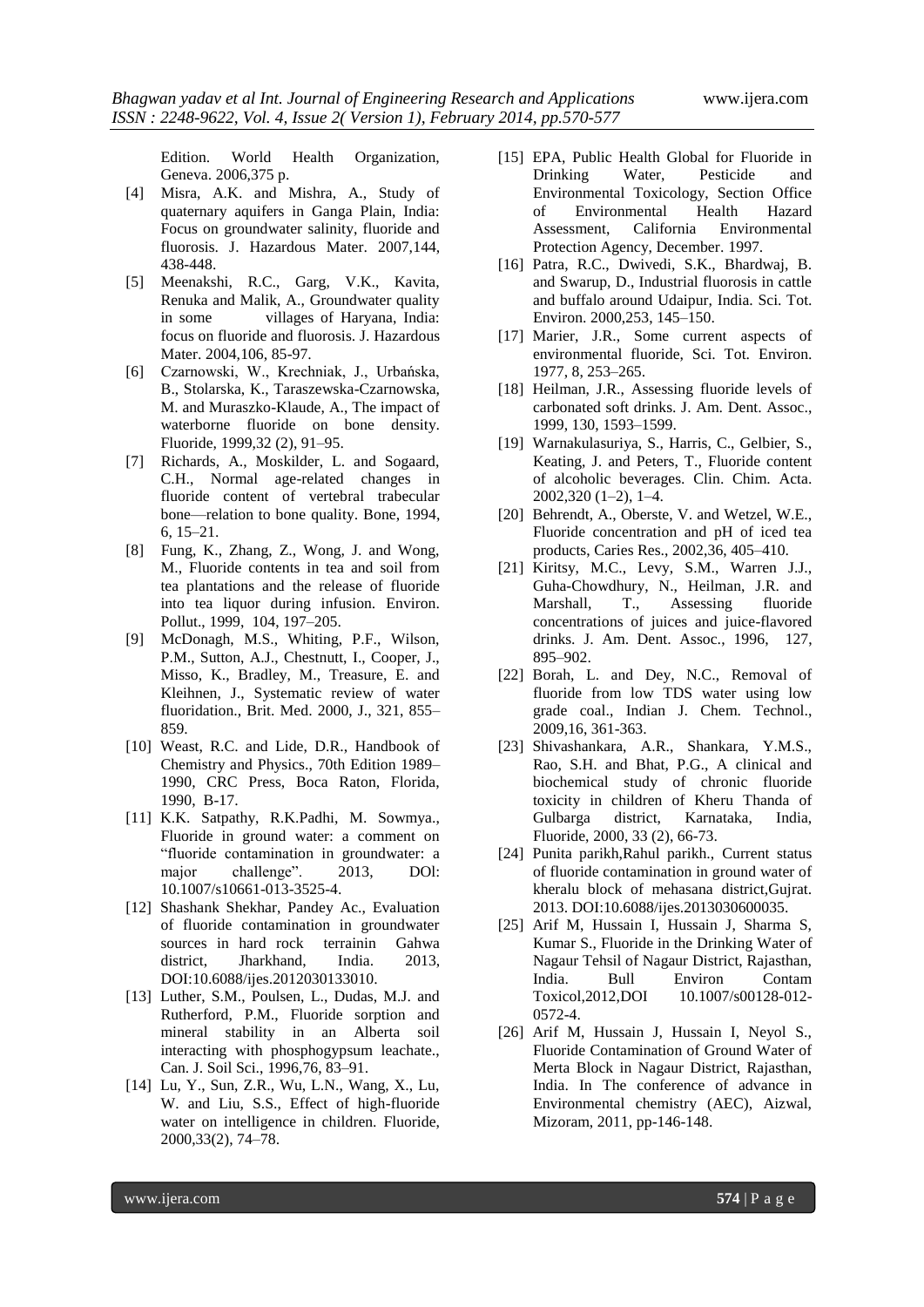- [27] Teotia, S.P.S., Teotia, M. and Singh R.K., Hydro-geochemical aspects of endemic skeletal fluorosis in India - An epidemiologic study. Fluoride, 1981,14 (2), 69-74.
- [28] Kabata Pendias, A. and Pendias, H., Trace Elements in Soil and Plants., CRC Press, Boca Raton, Florida, 1984,33431.
- [29] Turekian, K. and Wedepohl, K.H., Distribution of elements in some major units of the earth's crust. Bull. Geol. Soc. Am., 1961,175–192.
- [30] Mangla, B., India's dentists squeeze fluoride warnings off tubes., New Scientist, 1991,131, 16.
- [31] UNICEF, State of the art report on the extent of fluoride in drinking water and the resulting endemicity in India., 1999, Report by Fluorosis Research & Rural Development Foundation for UNICEF, New Delhi.
- [32] Kumaran, P., Bhargava, G.N. and Bhakuni, T.S., Fluorides in groundwater and endemic fluorosis in Raajasthan. Indian J. Environ. Health, 1971,13, 316–324.
- [33] Teotia, S.P.S., Teotia, M., Singh, D.P., Rathour, R.S., Singh, C.V., Tomar, N.P.S., Nath, M. and Singh, N.P., Endemic Fluorosis: change to deeper bore wells as a practical community-acceptable approach to its eradication. Fluoride, 1984,17, 48–52.
- [34] Murray J.J., (Ed.), Appropriate Use of Fluorides for Human Health., 1986, World Health Organization, Geneva.
- [35] Cao, J., Bai, X., Zhao, Y., Zhou, D., Fang,S., Jia, M. and Wu, J., Brick tea consumption as the cause of dental fluorosis among children from Mongol, Kazak and Yugu populations in China., Food Chem. Toxicol., 1997,35(8), 827–833.
- [36] Mahapatra M.K., Mishra A. and Das B.P., Fluorosis first reported in Naupada district of Orissa India., Ecology Environment and Conservation, 2005, 11(2), 277-280.
- [37] Paya, P. and Bhatt, S.A., Fluoride contamination in groundwater of Patan District, Gujarat, India., International Journal of Engineering Studies, 2010,2 (2), 171–177.
- [38] Rao, N.S. and Rao A.T., Fluoride in ground waters in a developing area of Guntur district, Andhra Pradesh, India, J. Appl. Geochem., 2003,5, 94–100.
- [39] Shomar, B., Mu¨ ller, G., Yahya, A., Askar, S. and Sansur, R., Fluorides in groundwater, soil and infused black tea and the occurrence

of dental fluorosis among school children of the Gaza Strip, J Water Health, 2004, 23-35.

- [40] Chaturvedi, A.K., Yadava, K.P, Pathak, K.C. and Singh, V.N., Defluoridation of water by adsorption on fly ash., Water, Air, and Soil Pollut., 1990, 49, 51-60.
- [41] Fluorine and Fluorides, 1984, Environmental health criteria, International Program on Chemical Safety.
- [42] Johnston, R. and Heijnen, H., Safe water technology for arsenic removal. 2002, Report World Health Organization.
- [43] Susheela, A.K., Fluorosis management programme in India. Curr. Sci., 1999,77(10), 1250-1255.
- [44] Venkateswarulu, P., Rao, D.N., Rao, and K.R., Studies in endemic fluorosis, Vishakapatnam and suburban areas., Indian J Med Res, 1952,40, 353-62.
- [45] Ray, S.K., Ghosh, S., Nagchauduri, J., Tiwari, I.C. and Kaur, P., Prevalence of fluorosis in rural community near Varanasi, India. Fluoride, 1981,14(2), 86-90.
- [46] Leone, N.C., Martin, A.E., Minoguchi, G., Schlesinger, E.R., Siddiqui, A.H., Fluorides and general health., In: Fluorides and human health., Geneva: WHO, 1970,273-320.
- [47] Choubisa, S.L., Choubisa, D.K., Joshi, S.C., Choubisa, L., Fluorosis in some tribal villages of Dungarpur district of Rajasthan, India., Fluoride, 1997,30(4), 223-8.
- [48] Teotia, S.P.S., Teotia, M., Singh, D.P., Fluoride and calcium interactions, syndromes of bone disease and deformities (Human studies)., Proceedings of the International Symposium: Disorders of bone and mineral metabolism., Henry Ford Hospital, Michigan, USA, 1983,502-3.
- [49] Bhatnagar, A., Kumar, E. and Sillanpää, M., Fluoride removal from water by adsorption – A review. Chem. Eng. J., 2011, 171, 811- 840.
- [50] Huo, Y., Ding, W., Huang, X., Xu, J. and Zhao, M., Fluoride removal by lanthanum alginate bead: Adsorbent characterization and adsorption mechanism. Chin. J. Chem. Eng., 2011,19(3), 365-370.
- [51] Meenakshi, R.C. and Maheshwari, Fluoride in drinking water and its removal., J. Hazardous Mater., 2006, 137, 456-463.
- [52] Ndiaye, P.I., Moulin, P., Dominguez, L., Millet, J.C. and Charbit, F., Removal of fluoride from electronic industrial effluent by RO membrane separation., Desalination, 2005, 173, 25-32.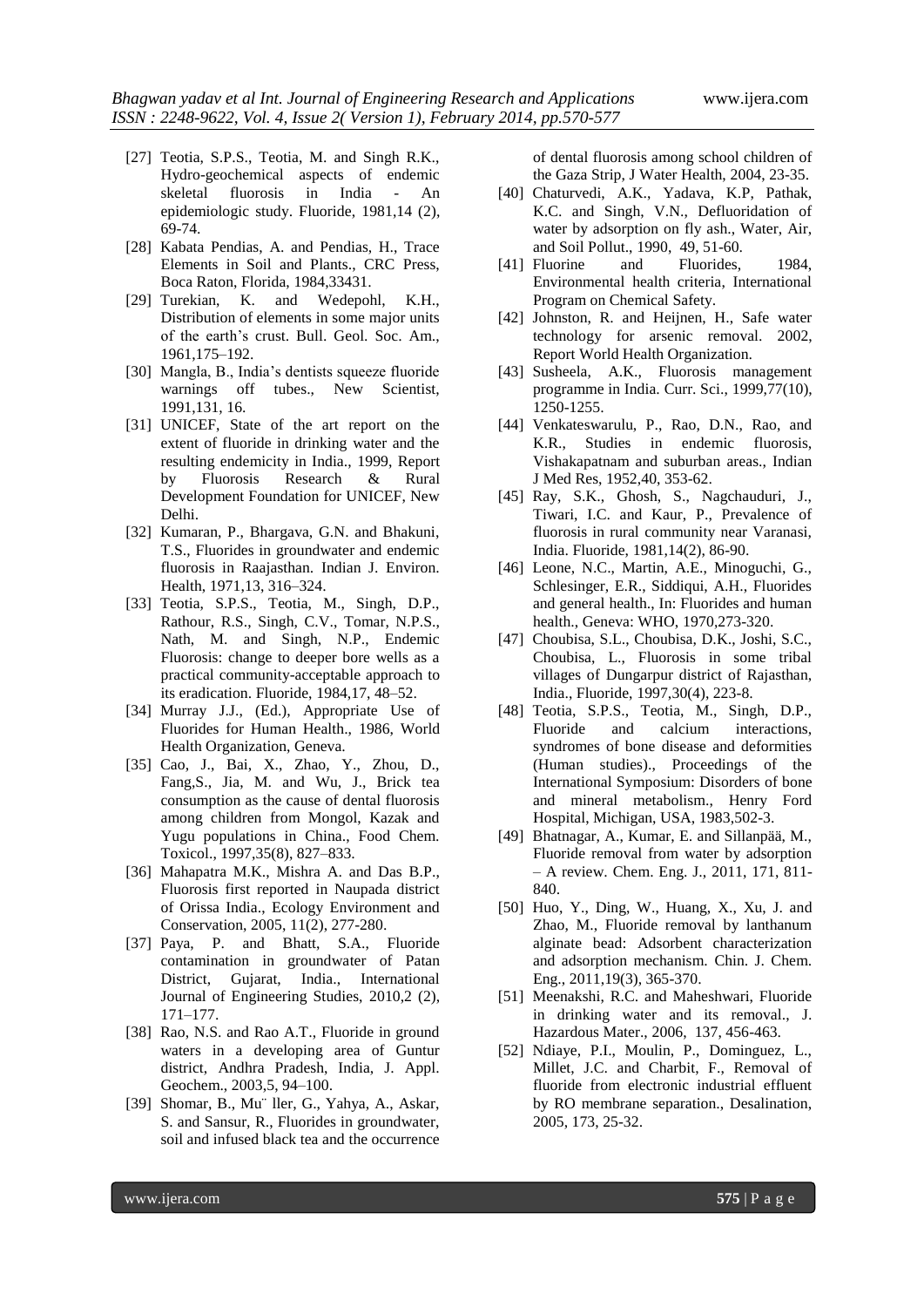- [53] Mohapatra, M., Anand, S., Mishra, B.K., Giles, D.E. and Singh, P., Review of fluoride removal from drinking water. J. Environ. Manage, 2009,91, 67-77.
- [54] Gong, W., Qu, J., Liu, R. and Lan, H., Effect of aluminum fluoride complexation on fluoride removal by coagulation. Colloids Surf. A, 2012, 395, 88-93.
- [55] Pinon-Miramontes, M., Bautista-Margulis, R.G. and Perez-Hernadez, A., Removal of arsenic and fluoride from drinking water with cake alum and a polymeric anionic flocculent., Fluoride, 2003, 36**,** 122-128.
- [56] Gupta, S.K., A Process for defluoridation of water by a filter bed using indigenous material. Indian J. Environ. Sci., 1997, 1 (2), 149-156.
- [57] Simate, G.S., Iyuke, S.E., Ndlovu, S., Heydenrych, M. and Walubita, L.F., Human health effects of residual carbon nanotubes and traditional water treatment chemicals, Surendra Roy *et al.*: Fluoride Contamination in Drinking Water – A Review in drinking water. Environ. Int., 2012, 39, 38-49.
- [58] Yadav, A.K., Kaushik, C.P., Haritash, A.K., Kansal, A. and Rani, N., Defluoridation of groundwater using brick powder as an adsorbent., J. Hazardous Mater., 2006, 128, 289-293.
- [59] Ramdani, A., Taleb, R., Benghalem, A. and Ghaffour, N., Removal of excess fluoride ions from Saharan brackish water by adsorption on natural materials. Desalination, 2010, 250, 408-413.
- [60] Zevenbergen, C., Van Reeuwijk, L.P., Frapporti, G., Louws, R.J. and Schuiling, R.D., A simple method for defluoridation of drinking water at village level by adsorption on Ando soils in Kenya., Sci. Total Environ., 1996, 188 (2), 225-232.
- [61] Chaturvedi, A.K., Yadava, K.P., Pathak, K.C. and Singh, V.N., Defluoridation of water by adsorption on fly ash. Water Air Soil Pollut., 1990, 49**,** 51-60.
- [62] Cengeloglu, Y., Kir, E. and Ersoz, M., Removal of fluoride from aqueous solution by using red mud, Sep. Purif. Technol., 2002, 28, 81-86.
- [63] Lai, Y.D. and Liu, J.C., Fluoride removal from water with spent catalyst. Sep. Sci. Technol., 1996, 31, 2791-2803.
- [64] Piekos, R. and Paslawaska, S., Fluoride uptake characteristic of fly ash, Fluoride, 1999, 32, 14-19.
- [65] Xu, X., Li, Q., Hao, C., Pang, J., Sun, L., Hao, A. and Zhai, J., Adsorption of fluoride from aqueous solution on magnesia-loaded

fly ash cenospheres., Desalination, 2011, 272, 233-239.

- [66] Abe, I., Iwasaki, S., Tokimoto, T., Kawasaki, N., Nakamura, T. and Tanada, S., Adsorption of fluoride ions onto carbonaceous materials. J. Colloid Interface Sci., 2004, 275, 35-39.
- [67] Li, Y.H., Wang, S., Zhang, X., Wei, J., Xu, C., Luan, Z. and Wu, D., Adsorption of fluoride from water by aligned carbon nanotubes. Mater. Res., 2003a, 38**,** 469-476.
- [68] Li, Y.H., Wang, S., Zhang, X., Wei, J., Xu, C., Luan, Z., Wu, D. and Wei B., Removal of fluoride from water by carbon nanotube supported alumina., Environ. Technol., 2003b, 24, 391-398.
- [69] Mjengera, H. and Mkongo, G., Appropriate defluoridation technology for use in fluorotic areas in Tanzania., 3rd Water Net Symposium Water Demand Management for Sustainable Development, 2002, 30-31 October, Dares Salaam.
- [70] Onyango, M.S., Kojima, Y., Kumar, A., Mitsuhiro, K. and Matsuda, H., Uptake of fluoride by Al3+ pretreated low-silica synthetic zeolites: Adsorption equilibrium and rate studies. Separ. Sci. Technol., 2006, 41 (4)**,** 683-704.
- [71] Rubel, J.F., Fluoride Effects on Vegetation, Animals and Humans. Paragon Press, Salt Lake City, 1983.
- [72] C.A. Babu, D. Sujish, A comprehensive treatment method for defluoridation of drinking water, Ind. J. Chem. Technol. 18, 2011, 314–318.
- [73] J.H. Kim, C.G. Lee, J.A. Park, J.K. Kang, S.Y. Yoon, S.B. Kim, Fluoride removal using calcined Mg/Al layered double hydroxides at high fluoride concentrations, Water Sci. Tech. Water Supply 13,2013,249–256.
- [74] Chidambaram, S. Ramanathan, A.L. and Vasudevan, S., Fluoride removal studies in water using natural materials, Water SA., 2003, 29 (3), 339-343,
- [75] Bower, C.A. and Hatcher, J.T., Adsorption of fluoride by soils and minerals., Soil Sci., 1967, 103 (3), 151–154.
- [76] Björvatn, K. and Bårdsen, A., Use of activated clay for defluoridation of water. In: Proceedings of the First International Workshop on Fluorosis and Defluoridation of Water, 18–22 October 1995, Tanzania, The International Society for Fluoride Research, Auckland, 1997,40–45.